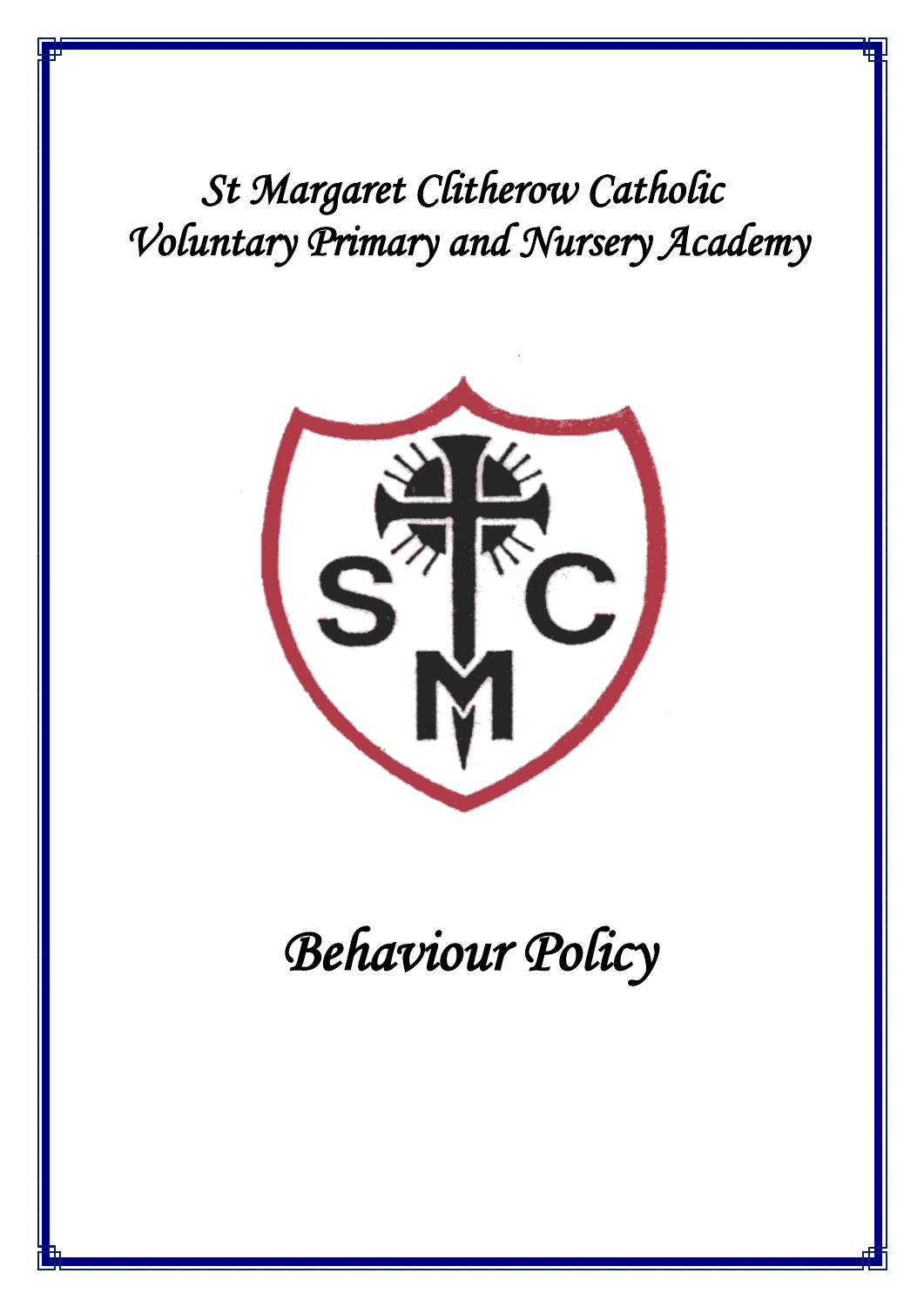

**St Margaret Clitherow Catholic Academy**



# **Behaviour Policy**

St. Margaret Clitherow is a Catholic Primary Academy where Core Values underpin every aspect of school life.

Mission Statement

St Margaret Clitherow Academy is a community concerned with the growth and development of the whole person. In our community great importance is attached to every individual. The foundation of all that school does is the person of Christ, who is at the centre of the community. Our aim is to encourage individuals to grow to Christian maturity through the opportunities we provide.

'Love one another, as I have loved you.'

At St Margaret Clitherow School everyone is a valued member of our community. In keeping with the mission statement, we believe that our policy should be in line with the Gospel values that underpin our school ethos. We are a community of faith based on relationships nurtured by the love of God and our neighbour. Together we believe that every person in our school community has the right to expect and receive respect.

# **PRINCIPLES**

The high behaviour expectations we have of the children, are reinforced by all members of staff - when pupils are reprimanded, they know that it is their behaviour that is being criticised, not themselves. They should not feel humiliated or diminished.

Forgiveness is given a high profile and a "fresh start" is always encouraged. Most disciplinary matters can be dealt with by the member of staff supervising the children at the time of the misdemeanour - repeated and serious misbehaviour are reported to the Senior Leadership Team (SLT) as required. Any sanctions should be appropriate to the misdemeanour - all discipline and procedures should be consistent with our Mission Statement and ethos.

In our Catholic school, each child must feel valued as part of a caring, loving community. Reconciliation and forgiveness have to be included as part of the process.

Good behaviour and personal success will be rewarded and celebrated – house points, stars, awards and stickers are given and more emphasis is placed on what is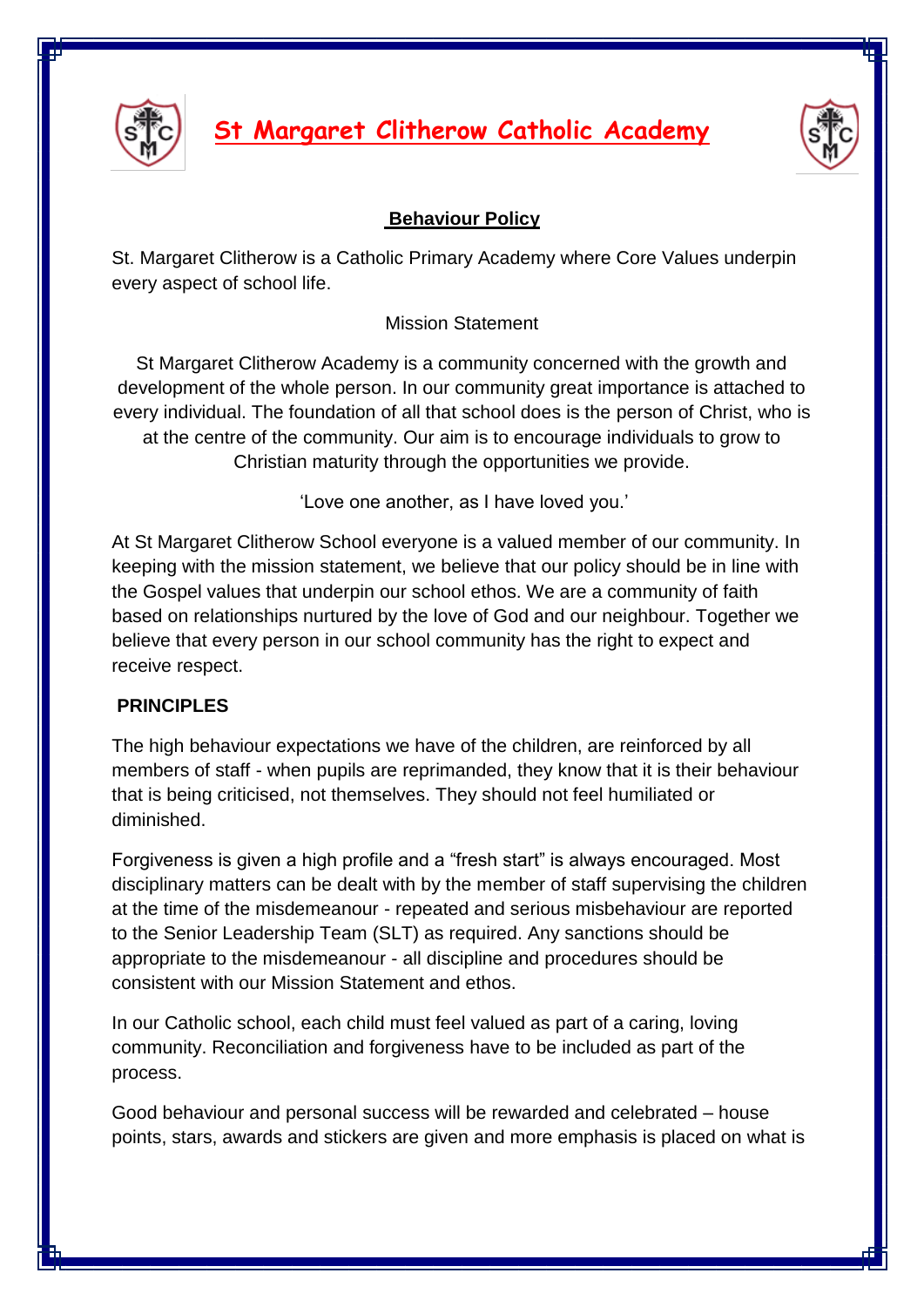good behaviour rather than what is inappropriate. Awards are public and may be celebrated through conversations with parents, and other forms of communication.

Praise rather than criticism should be generous and frequent but must also be realistic and true. Every day must be a fresh start providing that prior behaviour has been dealt with.

## **AIMS**

We aim to create an environment that:

- $\triangleright$  expects and promotes positive and purposeful behaviour as the basis for effective learning;
- $\triangleright$  enables all school members to fully participate in school life;
- $\triangleright$  reflects our Catholic Christian tradition, values and ethos; and
- $\triangleright$  respects the uniqueness of every individual in our school community;

## **SCHOOL RULES**

Our school rules are kept under regular review and are discussed at the beginning of each year with the children in each class:

Smile, be cheerful, be helpful;

Work hard, Listen in class,

Let others get on with their work and play;

Remember your manners,

Be polite to everyone: teachers, helpers, classmates, lunchtime supervisors, cleaners and visitors; Keep yourself and the school tidy;

Respect other people's property;

Treat others as you would like to be treated Look after younger ones and set a good example

## **General Behaviour Expectations**

We encourage engagement rather than simple compliance throughout school life, enabling pupils to make decisions about how they act. This involves making good decisions and cooperating with everyone. Positive adult relationships set the tone and model for effective relationships in school. All adults act as role models for pupils. Pupils are expected to move around the school in a calm, quiet manner.

Pupils are expected to speak politely to all adults.

Children should treat each other with respect at all times.

Children are expected to co-operate without arguing or answering back.

Disagreements between pupils should be solved by discussion in a calm and rational manner.

Staff should help to foster an atmosphere where pupils are able to discuss differing opinions. Teachers will discuss classroom behaviour with their pupils - this should enable everyone to come to an agreement about suitable behaviour in class.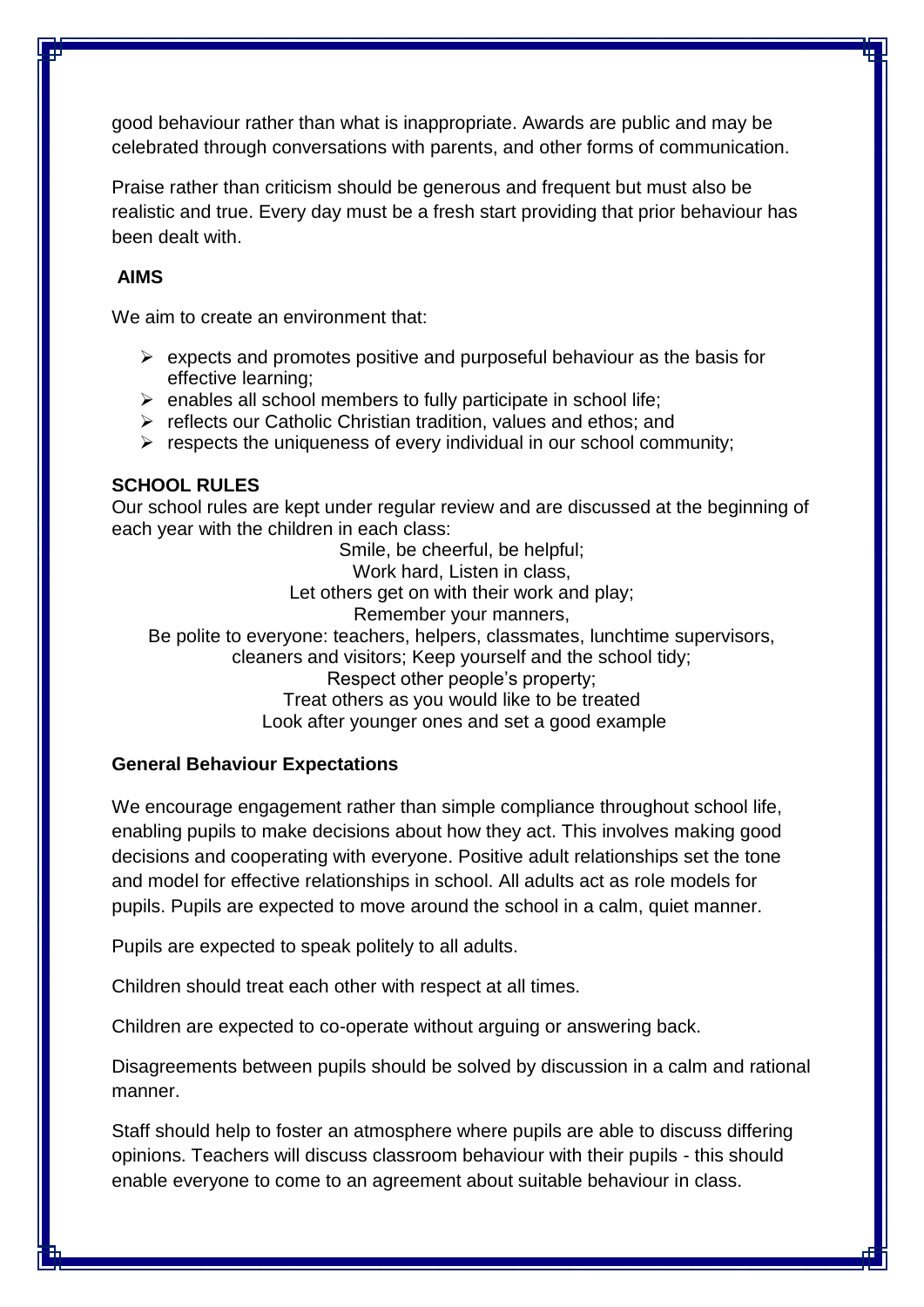Everyone should respect the general environment of the school.

For example, proper disposal of litter, correct use of toilet facilities and care of equipment should be encouraged as should keeping work areas, classrooms, stores and corridors tidy.

Our belief in positive behaviour management must be evident in the manner that staff reward good behaviour, rather than focussing on bad behaviour.

## **Rewards**

Examples of some rewards used in the school are:

- > House Points
- $\triangleright$  Stickers / stars / stamps
- $\triangleright$  Sent to another teacher with good work
- $\triangleright$  Sent to the Headteacher with good work
- $\triangleright$  Sent to the Headteacher for consistently good / improved / excellent behaviour
- $\triangleright$  Verbal praise to parent/guardian or note sent home
- $\triangleright$  Whole class rewards as appropriate
- $\triangleright$  Certificates
- $\triangleright$  Recognition in assembly or publicly in class

This list is by no means exhaustive as we are always looking for new ways to reward appropriate behaviours.

## **Behaviour for Learning**

Successful learning is a responsibility shared by all pupils, staff, parents, carers and visitors. Pupils are encouraged and challenged in their learning as they strive for excellence. All children are encouraged to be independent in the regulation of their behaviour, making good decisions and responding to their environment appropriately.

## **Sanctions**

Parents will be informed of any behaviour which causes concern. The home-school partnership is especially effective when a child knows parents and teachers are working together.

Parents are expected to support the school's approach, working with the school to ensure continuity and successful outcomes.

Parents sign a 'Home School Agreement' at the start of each Key Stage which reinforces these expectations.

Even in a well-ordered community, it may be necessary for sanctions to be applied from time to time.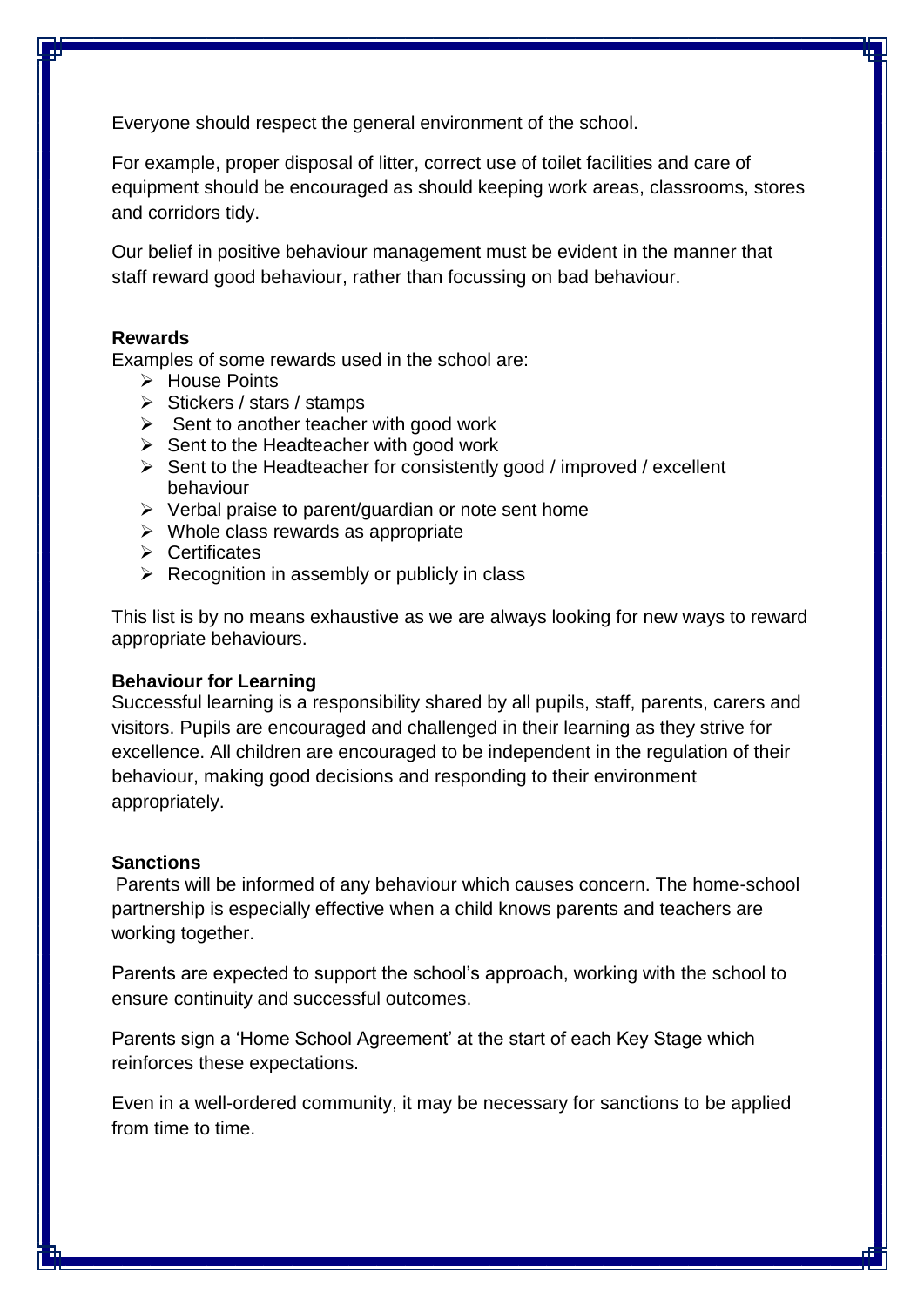In all disciplinary actions it is essential that the pupil understands fully that it is the behaviour which is not acceptable rather than the pupil as a person.

In our school the following sanctions may be applied and incidents recorded at the discretion of the adult in charge:

- $\triangleright$  During a break time designated time out
- $\triangleright$  Report to the class teacher
- $\triangleright$  Involvement of parents
- $\triangleright$  Removal from the group
- $\triangleright$  Withdrawal from lunch or break time privileges
- $\triangleright$  Withdrawal from other privileges including those involving representing the school at other events
- $\triangleright$  Carrying out a suitable task in school
- $\triangleright$  Report to the SLT

## **No child should ever be left unsupervised.**

If a pupil's behaviour indicates that they are putting their own safety or that of others at risk they may be excluded from certain activities which are not curriculum based. As a very last resort when other sanctions have been exhausted, have not had impact or according to the severity of the incident an exclusion will be considered.

## **Putting things right**

Reconciliation and forgiveness are given a high profile and a "new start" given every encouragement. Positive strategies allow children to show that they are really sorry e.g. a letter of apology or replacing something that has been destroyed.

Pupils should be given time to reflect on their behaviour and make peace with each other and staff. The four 'Ws' is a good procedure to follow – i.e.

- $\triangleright$  What I did.
- $\triangleright$  Why I did it.
- $\triangleright$  What was wrong about it?
- $\triangleright$  What can I do to make amends?

There will always be a focus on the way forward when a behaviour has been dealt with.

## **Special Educational Needs**

There are some children with specific needs which may prevent them from responding easily to the whole school behaviour policy. In these cases, they will have personalised, differentiated behaviour plans with sanctions that are appropriate to their needs. This is discussed with the classmates of those children, so that their classmates don't feel that the system is unfair and they understand why some children require personalised sanctions.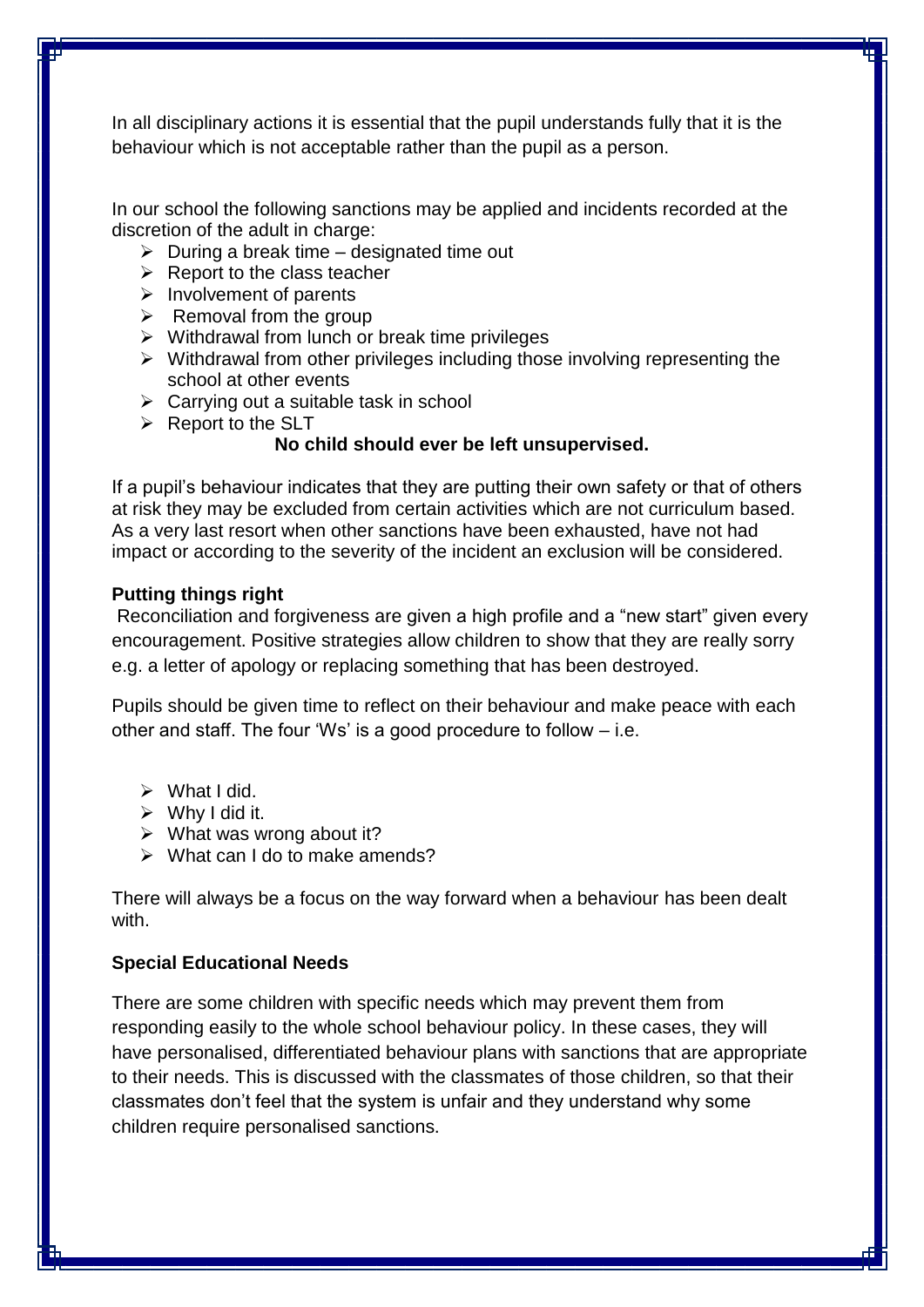The SENCo, Miss O'Neill, regularly updates staff on the needs of specific children in school and gives advice on how best to engage positively with them and avoid confrontation.

On the very rare occasions that a pupil's behaviour is dangerous; or puts them, other children or a staff member at risk; causes significant damage to property or disrupts the good order and discipline in school, we may be required to use reasonable force to physically intervene in a situation and remove a child from that situation. This is a last resort, in all cases, and we prefer to avoid this kind of intervention using a range of de-escalation strategies. Parents of the child concerned are always informed if physical intervention has been required with their child and risk assessments and individual handling policies are in place.

## **Non-negotiable behaviours**

The safety of the children is paramount in all situations. If a child's behaviour endangers the safety of others, the class teacher stops the activity and prevents the child from taking part for the rest of that session.

There are four kinds of behaviour, which are totally unacceptable in our school.

1. Bullying, intimidating, threatening or verbally abusing others (including swearing) about: disability, ethnicity, gender, religion, belief or faith background or sexual identity

- 2. Refusing to co-operate with, or being abusive to, an adult
- 3. Being violent or hurting others
- 4. Deliberately damaging school or other people's property

These behaviours will lead to the immediate involvement of the headteacher and/or other senior staff, without necessarily going through the usual staged and gradual approach to sanctions.

#### **The role of the class teacher and teaching assistant**

It is the responsibility of the class teacher and teaching assistants to ensure that the school rules are enforced in their class, and that their class behaves in a responsible manner during lesson time and around school.

The and teaching assistants in our school have high expectations of the children in terms of behaviour, and they strive to ensure that all children work to the best of their ability.

Every and teaching assistant is responsible for ensuring very high expectations of behaviour from all pupils in and around school.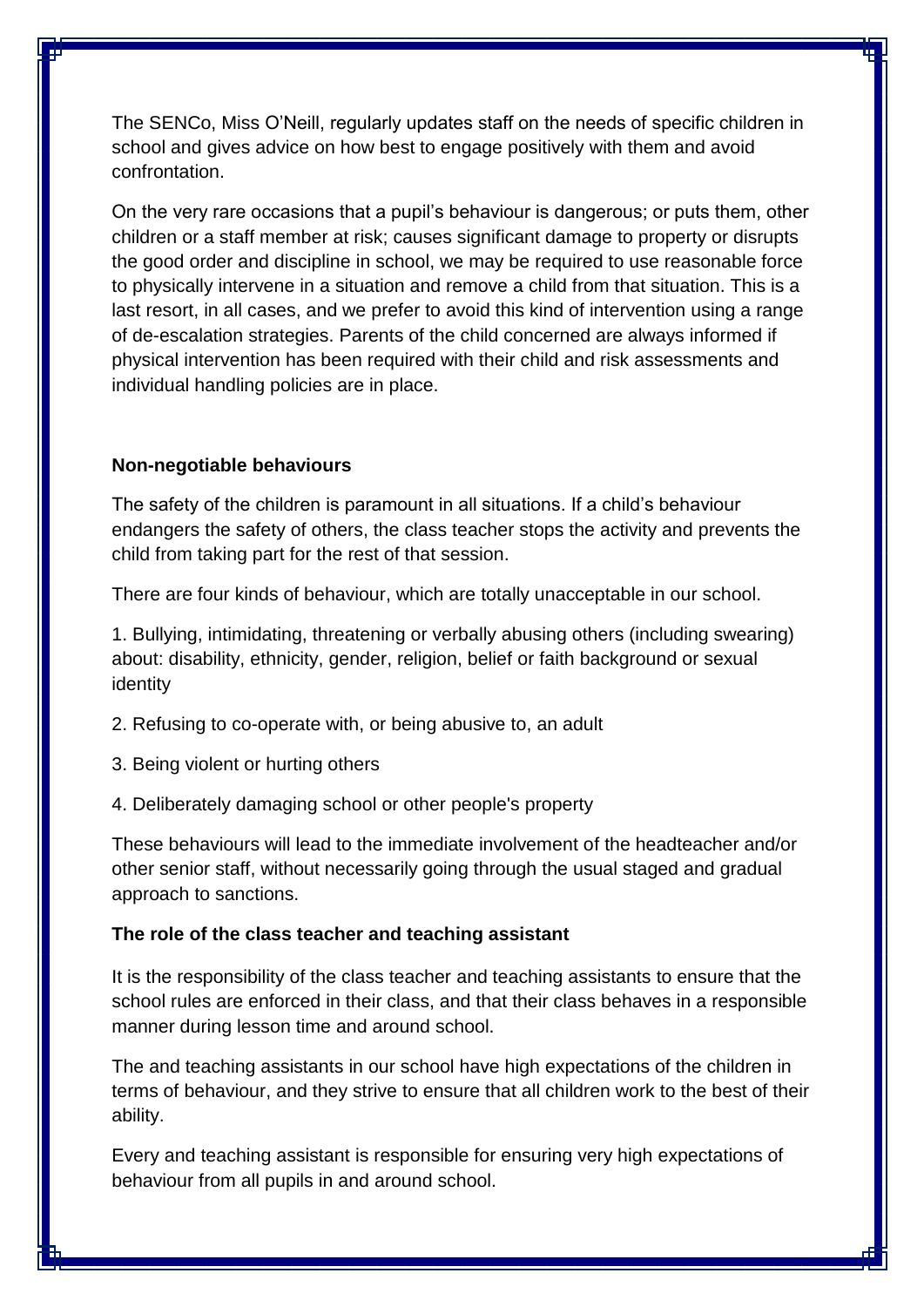The class teacher and teaching assistant treats each child fairly and enforces the classroom code consistently.

The teacher treats all children in their class with respect and understanding.

If a child misbehaves repeatedly in class, the class teacher keeps a record of all such incidents on the school electronic recording system, CPOMS.

In the first instance, the class teacher deals with incidents him/herself in the normal manner. However, if misbehaviour continues, the class teacher will seek help and advice from the headteacher or other senior member of staff, including the SENCo.

The class teacher liaises with external agencies, as necessary, to support and guide the progress of each child.

The class teacher may, for example, discuss the needs of a child with the Behaviour Support Service.

The class teacher reports to parents about the progress of each child in their class, in line with the whole-school policy.

The class teacher and teaching assistants may also refer to the school designated safeguarding person (DSL) if there are concerns about the behaviour or welfare of a child.

#### **The role of the headteacher**

It is the responsibility of the headteacher, under the School Standards and Framework Act 1998, to implement the school behaviour policy consistently throughout the school, and to report to governors, when requested, on the effectiveness of the policy.

It is also the responsibility of the headteacher to ensure the health, safety and welfare of all children in the school.

The headteacher supports the staff by implementing the policy, by setting the standards of behaviour, and by supporting staff in the implementation of the policy.

The headteacher keeps records of all reported serious incidents of misbehaviour.

The headteacher has the responsibility of giving fixed-term exclusions to individual children for serious acts of misbehaviour.

For repeated or very serious acts of anti-social behaviour, the headteacher may permanently exclude a child

#### **The role of the parents**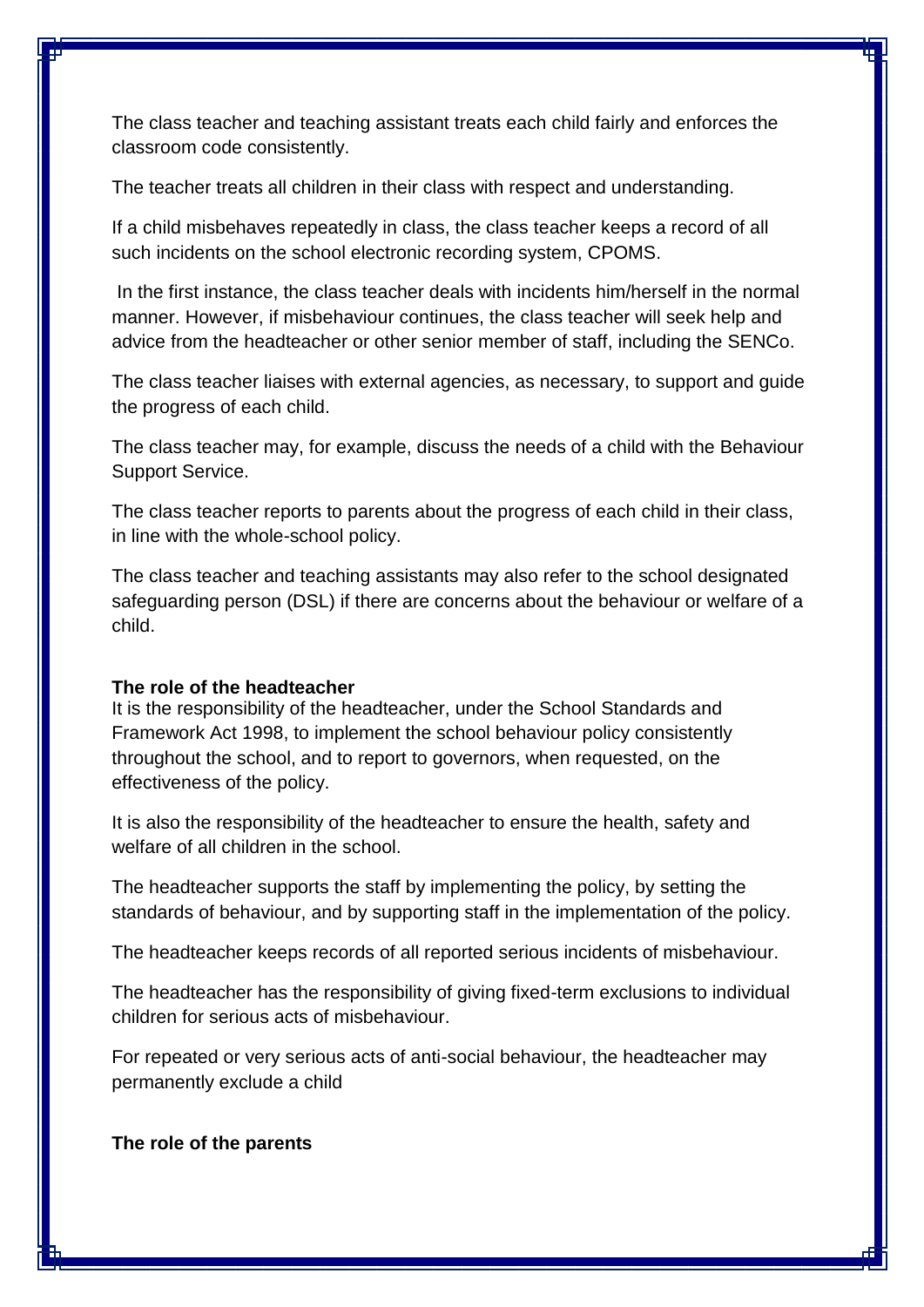The school works collaboratively with parents, so children receive consistent messages about how to behave at home and at school.

We explain the school rules in the information given to all new starters, and we expect parents to read these and support them.

We expect parents to support their child's learning, and to co-operate with the school, as set out in the home-school agreement which is signed by parents, staff and children.

We aim to always build a supportive dialogue between home and school, and we inform parents immediately if we have concerns about their child's welfare or behaviour.

If the school has to use reasonable sanctions as a consequence to poor behaviour, parents should support the actions of the school.

If parents have any concern about the way that their child has been treated, they should initially contact the class teacher.

If the concern remains, they should contact the headteacher.

If discussions cannot resolve the issues, parents have a right to lodge a formal complaint in writing to the governing body in line with our school complaints procedure.

## **The role of the governors**

The governing body has the responsibility of setting down these guidelines on standards of discipline and behaviour and of reviewing their effectiveness. The governors support the headteacher in carrying out these guidelines. The headteacher has the day-to-day authority to implement the school behaviour and discipline policy, but governors may give advice to the headteacher about particular disciplinary issues. The headteacher must take this into account when making decisions about matters of behaviour.

## **The school in the community**

We encourage our pupils to feel pride in themselves, in our school and in our wider community.

This includes behaving with kindness, courtesy and respect to others whilst on educational visits and whilst on their way to and from school.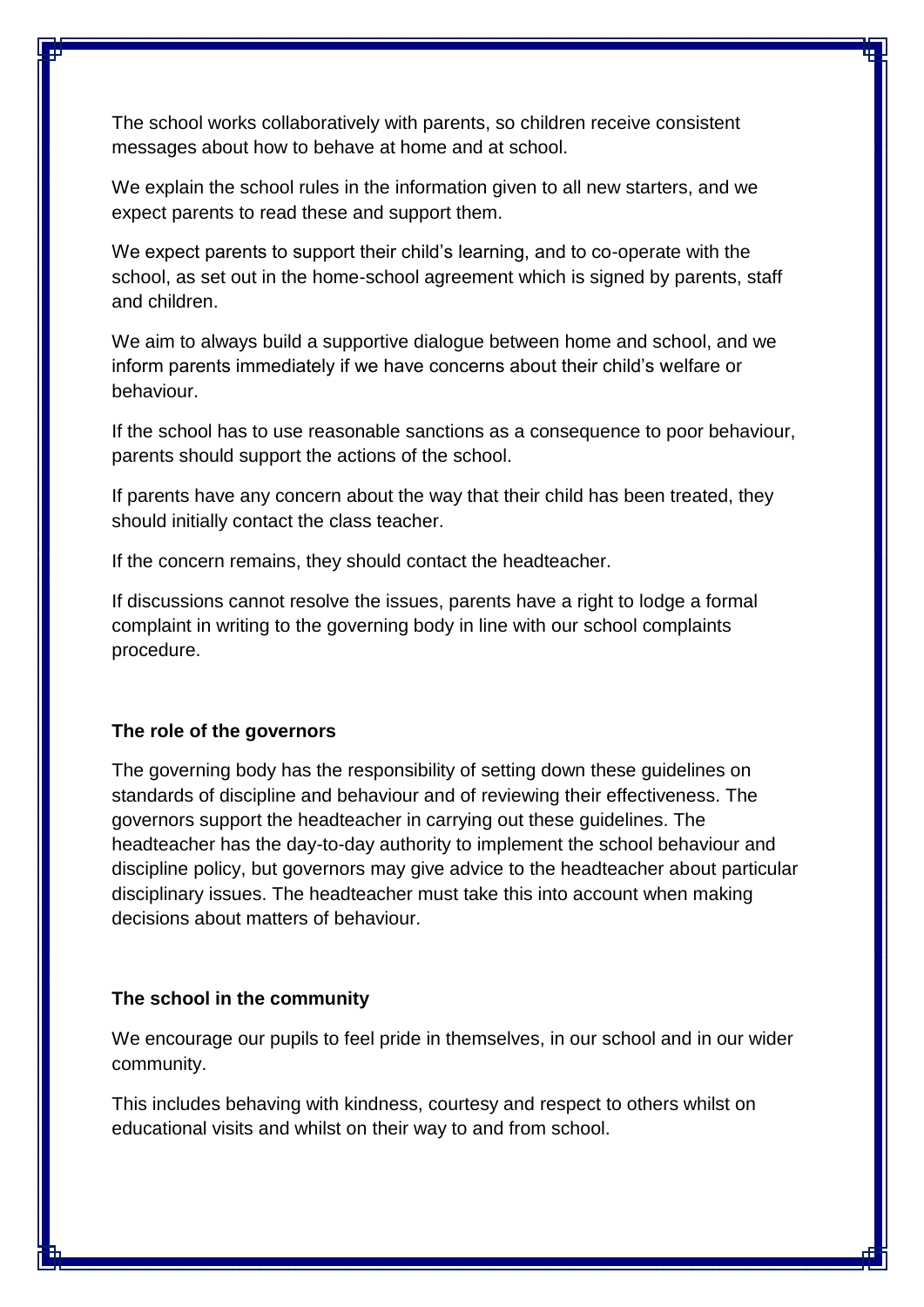If pupils are disrespectful to others whilst out on a school visit, or during an evening or weekend residential, it will be dealt with by school adults.

## **Exclusion**

St Margaret Clitherow is an inclusive school where we value all children and believe they are all entitled to experience success at our school.

Nevertheless, repeated or very serious incidents of unacceptable behaviour may, in certain circumstances, lead to a period of fixed term exclusion from school.

Extremely serious misbehaviour may lead to permanent exclusion.

## **Monitoring**

The effectiveness of this policy on a regular basis. Updates are reported to the governing body on the effectiveness of the policy and, if necessary, makes recommendations for future improvements. The policy is revisited annually every September by the whole staff. The school keeps a record of incidents of concerning misbehaviour CPOMS.

We may also keep a record of any incidents that occur at break or lunchtimes. Lunchtime supervisors give written or verbal details of any incident which, if deemed significant enough, are recorded by the class teacher or teaching assistant on CPOMS. These logs are viewed by one of the designated safeguarding leads.

The headteacher keeps a record of any pupil who is excluded for a fixed-term, or who is permanently excluded and this information is reported termly to the governing body.

It is the responsibility of the governing body to monitor the rate of exclusions, and to ensure that the school policy is administered fairly and consistently.

#### **Links to other Policies:**

OLoL Safeguarding and Child Protection Policy

OLOL IT Policy

SMC Anti-Bullying Policy

SMC RSHE Policy

**Review**